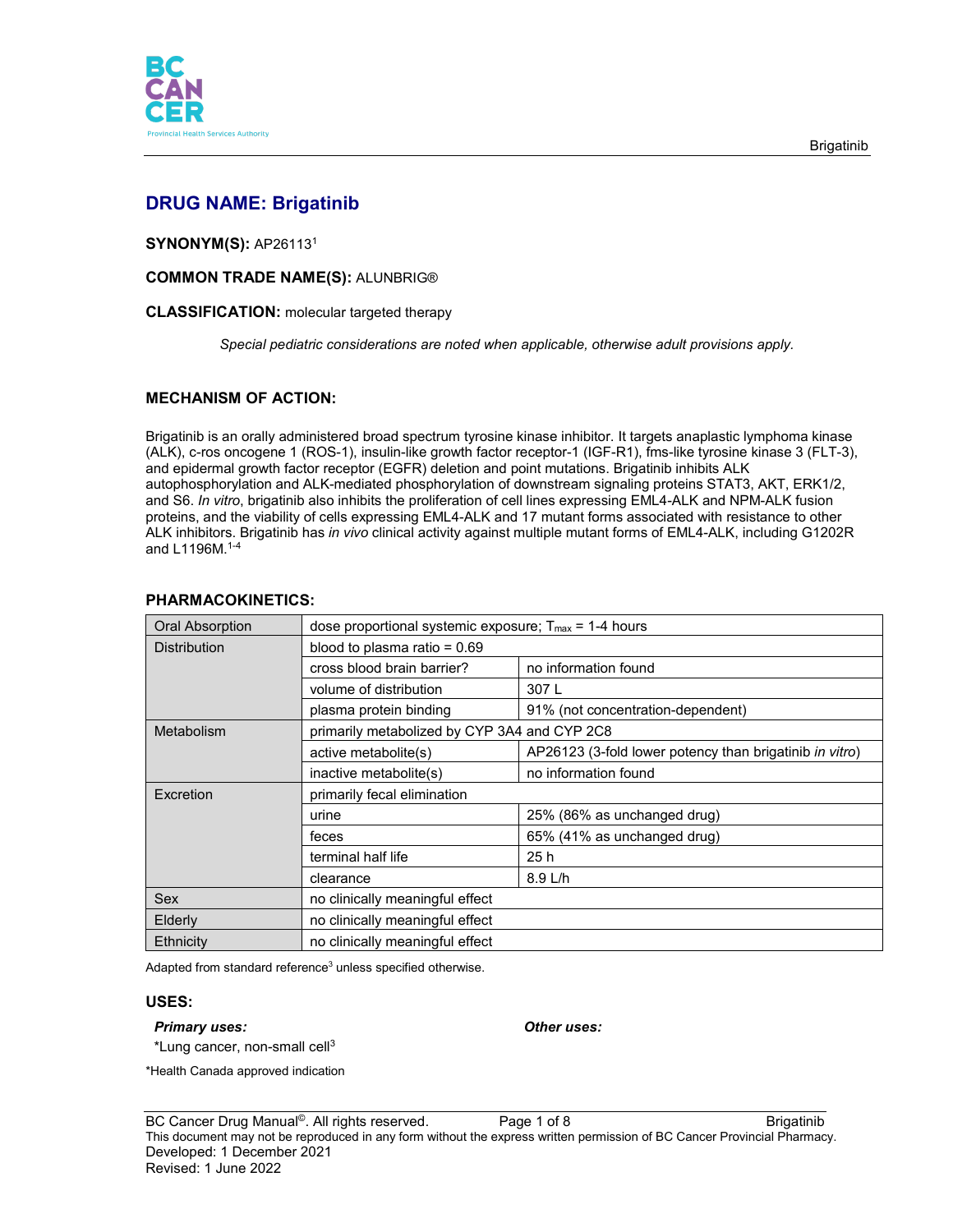

# **SPECIAL PRECAUTIONS:**

#### *Caution:*

- *bradycardia* and prolongation of the PR interval have been reported; caution is required in patients with low heart rate at baseline, or those who have a history of syncope, arrhythmia, conduction disorders, ischemic heart disease, congestive heart failure, or are taking other medications which decrease heart rate or prolong the PR interval3
- *hyperglycemia* is reported; assess fasting serum glucose prior to starting treatment, particularly in patients with  $diabetes<sup>3</sup>$
- *visual disturbances* have been reported; ability to drive or operate machinery may be compromised3

*Special populations:* patients *aged 65 years and older* have an increased risk of experiencing early pulmonary adverse reactions<sup>3</sup>

*Carcinogenicity:* no information found

*Mutagenicity:* not mutagenic in Ames test and mammalian *in vitro* mutation test. Brigatinib is aneugenic in mammalian *in vivo* chromosome test at exposures much higher than those seen following human clinical exposure. Genotoxic risk is not expected in humans.3

*Fertility:* in animal studies, testicular toxicity occurred at exposures lower than those seen following human clinical exposure. Non-reversible findings in the male reproductive system included testicular tubular degeneration and reduced weight of the testes, seminal vesicles, and prostate gland. Reduced testes size and microscopic evidence of hypospermatogenesis were reversible findings. No effects on female reproductive organs were observed in animal studies. 3

*Pregnancy:* in animal studies, dose-related skeletal anomalies, including embryo-lethality, reduced fetal growth, and skeletal variations, were observed at lower exposures than those seen following human clinical exposure. Increased post-implantation loss, malformations (e.g., anasarca, anophthalmia, bent limbs, fused ribs, omphalocele and gastroschisis), and decreased fetal body weight were observed at exposures approximately equal to those seen following human clinical exposure. Women of childbearing potential should use effective contraception during treatment and for at least 4 months following the last dose. Men with female partners of childbearing potential should use effective contraception during treatment and for at least 3 months following the last dose. Brigatinib may reduce the effectiveness of hormonal contraceptives via CYP 3A4 induction; alternative contraceptive measures are recommended.3,4

*Breastfeeding* is not recommended due to the potential secretion into breast milk. Women should wait at least 1 week following the last dose before breastfeeding.<sup>3</sup>

# **SIDE EFFECTS:**

The table includes adverse events that presented during drug treatment but may not necessarily have a causal relationship with the drug. Because clinical trials are conducted under very specific conditions, the adverse event rates observed may not reflect the rates observed in clinical practice. Adverse events are generally included if they were reported in more than 1% of patients in the product monograph or pivotal trials, and/or determined to be clinically important5.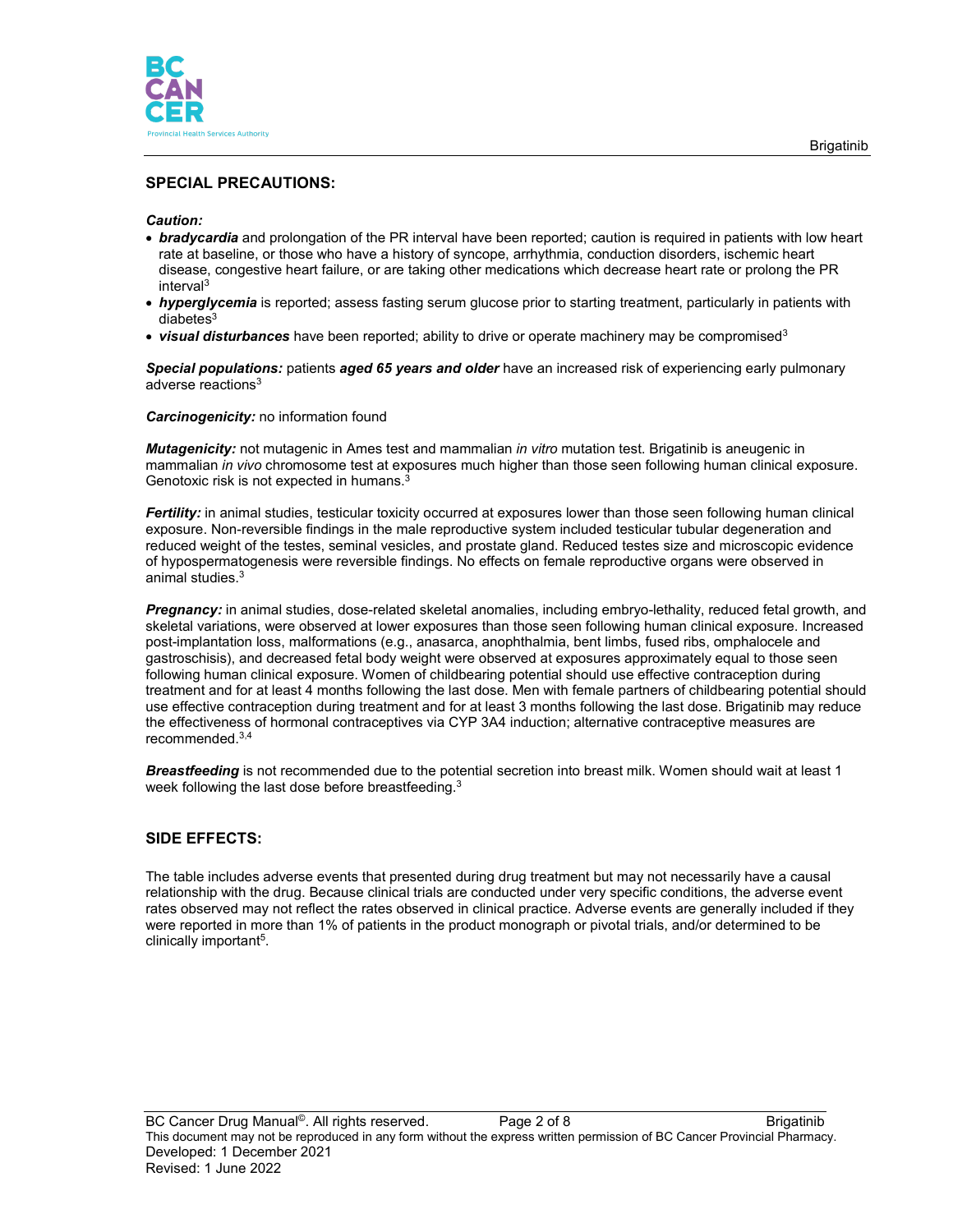

Brigatinib

| <b>ORGAN SITE</b>                                             | <b>SIDE EFFECT</b>                                                                 |  |  |  |
|---------------------------------------------------------------|------------------------------------------------------------------------------------|--|--|--|
| Clinically important side effects are in <b>bold, italics</b> |                                                                                    |  |  |  |
| blood and lymphatic                                           | anemia (36-49%, severe <2%)                                                        |  |  |  |
| system/ febrile<br>neutropenia                                | lymphopenia (20-42%, severe 4-13%)                                                 |  |  |  |
|                                                               | neutropenia (12-24%, severe 4%)                                                    |  |  |  |
|                                                               | thrombocytopenia (10%)                                                             |  |  |  |
| cardiac                                                       | bradycardia (5-12%, severe <1%); see paragraph following Side Effects table        |  |  |  |
|                                                               | palpitations (5%)                                                                  |  |  |  |
| eye                                                           | visual disturbance (7-16%, severe <2%); see paragraph following Side Effects table |  |  |  |
| gastrointestinal                                              | emetogenic potential: moderate <sup>6</sup>                                        |  |  |  |
|                                                               | abdominal pain (10-24%, severe <2%)                                                |  |  |  |
|                                                               | constipation (15-20%)                                                              |  |  |  |
|                                                               | diarrhea (38-53%, severe 2%)                                                       |  |  |  |
|                                                               | dry mouth (5-9%)                                                                   |  |  |  |
|                                                               | dyspepsia (6-8%, severe <1%)                                                       |  |  |  |
|                                                               | gastroesophageal reflux disease (<1%)                                              |  |  |  |
|                                                               | nausea (30-47%, severe 1-2%)                                                       |  |  |  |
|                                                               | stomatitis (8-13%, severe <1%)                                                     |  |  |  |
|                                                               | vomiting $(21-30\% ,$ severe <1%)                                                  |  |  |  |
| general disorders and                                         | edema (11-18%, severe <1%)                                                         |  |  |  |
| administration site<br>conditions                             | <b>fatigue</b> (32-42%, severe $<2\%$ )                                            |  |  |  |
|                                                               | malaise (4%)                                                                       |  |  |  |
|                                                               | multiple organ dysfunction syndrome (<1%); fatal events reported                   |  |  |  |
|                                                               | non-cardiac chest pain (4%, severe <1%)                                            |  |  |  |
|                                                               | pyrexia (3-15%, severe <1%)                                                        |  |  |  |
| infections and                                                | nasopharyngitis (8%)                                                               |  |  |  |
| infestations                                                  | pneumonia (4-15%, severe 5-6%); fatal events reported                              |  |  |  |
|                                                               | upper respiratory tract infection (12%)                                            |  |  |  |
|                                                               | urinary tract infection (6%, severe <1%)                                           |  |  |  |
| investigations                                                | albumin decrease (15-50%, severe 4%)                                               |  |  |  |
|                                                               | amylase increase (24-52%, severe 3-7%); median time to onset = 16-29 days          |  |  |  |
|                                                               | alkaline phosphatase increase (29-47%, severe <3%)                                 |  |  |  |
|                                                               | <b>ALT increase</b> (40-75%, severe 3-12%)                                         |  |  |  |
|                                                               | <b>AST increase</b> (65-72%, severe 3-5%)                                          |  |  |  |
|                                                               | blood cholesterol increase (13%)                                                   |  |  |  |
|                                                               | blood lactate dehydrogenase increase (4%)                                          |  |  |  |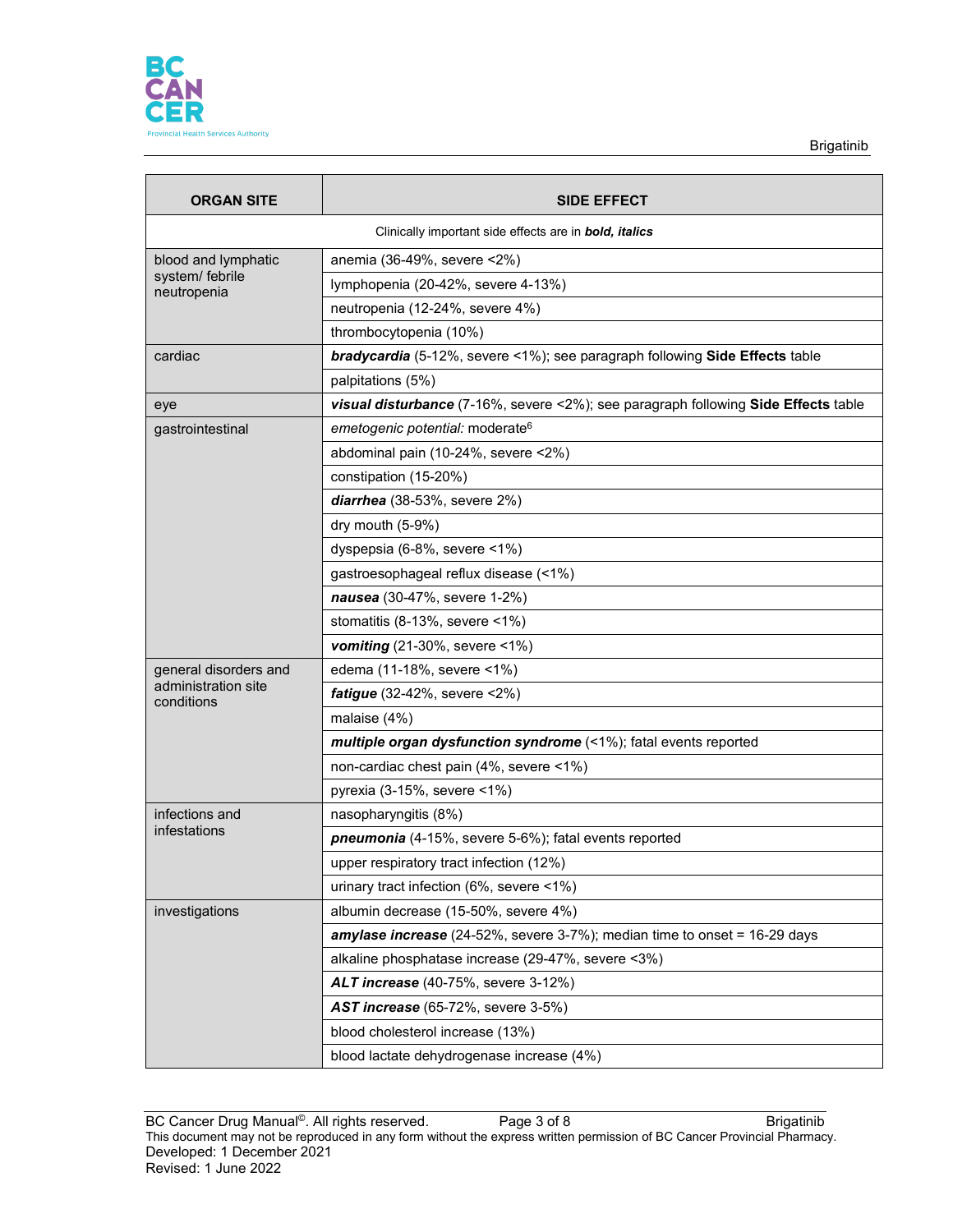

| <b>ORGAN SITE</b>                                                     | <b>SIDE EFFECT</b>                                                                                           |  |  |  |
|-----------------------------------------------------------------------|--------------------------------------------------------------------------------------------------------------|--|--|--|
| Clinically important side effects are in <b>bold</b> , <i>italics</i> |                                                                                                              |  |  |  |
|                                                                       | calcium decrease (15-64%, severe 2%)                                                                         |  |  |  |
|                                                                       | creatine phosphokinase increase (48-81%, severe 4-24%); see paragraph following<br><b>Side Effects table</b> |  |  |  |
|                                                                       | creatinine increase (15-33%)                                                                                 |  |  |  |
|                                                                       | gamma-glutamyl transferase increase (2%, severe 2%)                                                          |  |  |  |
|                                                                       | lipase increase (35-59%, severe 5-17%); median time to onset = 16-29 days                                    |  |  |  |
|                                                                       | magnesium decrease (7-21%)                                                                                   |  |  |  |
|                                                                       | phosphorous decrease (23-41%, severe 4-6%)                                                                   |  |  |  |
|                                                                       | potassium increase (22-31%, severe 2-4%)                                                                     |  |  |  |
|                                                                       | <b>PR</b> prolongation                                                                                       |  |  |  |
|                                                                       | prolonged activated partial thromboplastin time (20-28%, severe <1%)                                         |  |  |  |
|                                                                       | QTc prolongation (5-6%, severe <2%)                                                                          |  |  |  |
|                                                                       | sodium decrease (20%, severe 4%)                                                                             |  |  |  |
|                                                                       | weight increase (2%)                                                                                         |  |  |  |
| metabolism and nutrition                                              | appetite decrease (9-24%, severe <1%)                                                                        |  |  |  |
|                                                                       | dyslipidemia (3%)                                                                                            |  |  |  |
|                                                                       | hyperglycemia (37-67%, severe 4-8%); see paragraph following Side Effects table                              |  |  |  |
| musculoskeletal and                                                   | arthralgia (14-16%)                                                                                          |  |  |  |
| connective tissue                                                     | back pain (15-21%, severe <2%)                                                                               |  |  |  |
|                                                                       | muscle spasms (17-22%)                                                                                       |  |  |  |
|                                                                       | musculoskeletal chest pain (8%)                                                                              |  |  |  |
|                                                                       | musculoskeletal stiffness (1%)                                                                               |  |  |  |
|                                                                       | myalgia (15-28%, severe <1%)                                                                                 |  |  |  |
|                                                                       | pain in extremity (4-8%, severe <2%)                                                                         |  |  |  |
| nervous system                                                        | cerebrovascular accident (<1%); fatal events reported                                                        |  |  |  |
|                                                                       | dizziness (15%, severe <1%)                                                                                  |  |  |  |
|                                                                       | dysgeusia (2-6%)                                                                                             |  |  |  |
|                                                                       | headache (22-35%, severe $\langle 2\% \rangle$                                                               |  |  |  |
|                                                                       | peripheral neuropathy (11-18%, severe <3%)                                                                   |  |  |  |
| psychiatric                                                           | depression (3%)                                                                                              |  |  |  |
|                                                                       | insomnia (7-9%)                                                                                              |  |  |  |
| respiratory, thoracic and                                             | cough (34-40%)                                                                                               |  |  |  |
| mediastinal                                                           | dysphonia (6%)                                                                                               |  |  |  |
|                                                                       | dyspnea (21-26%, severe 2-3%)                                                                                |  |  |  |
|                                                                       | productive cough (9%)                                                                                        |  |  |  |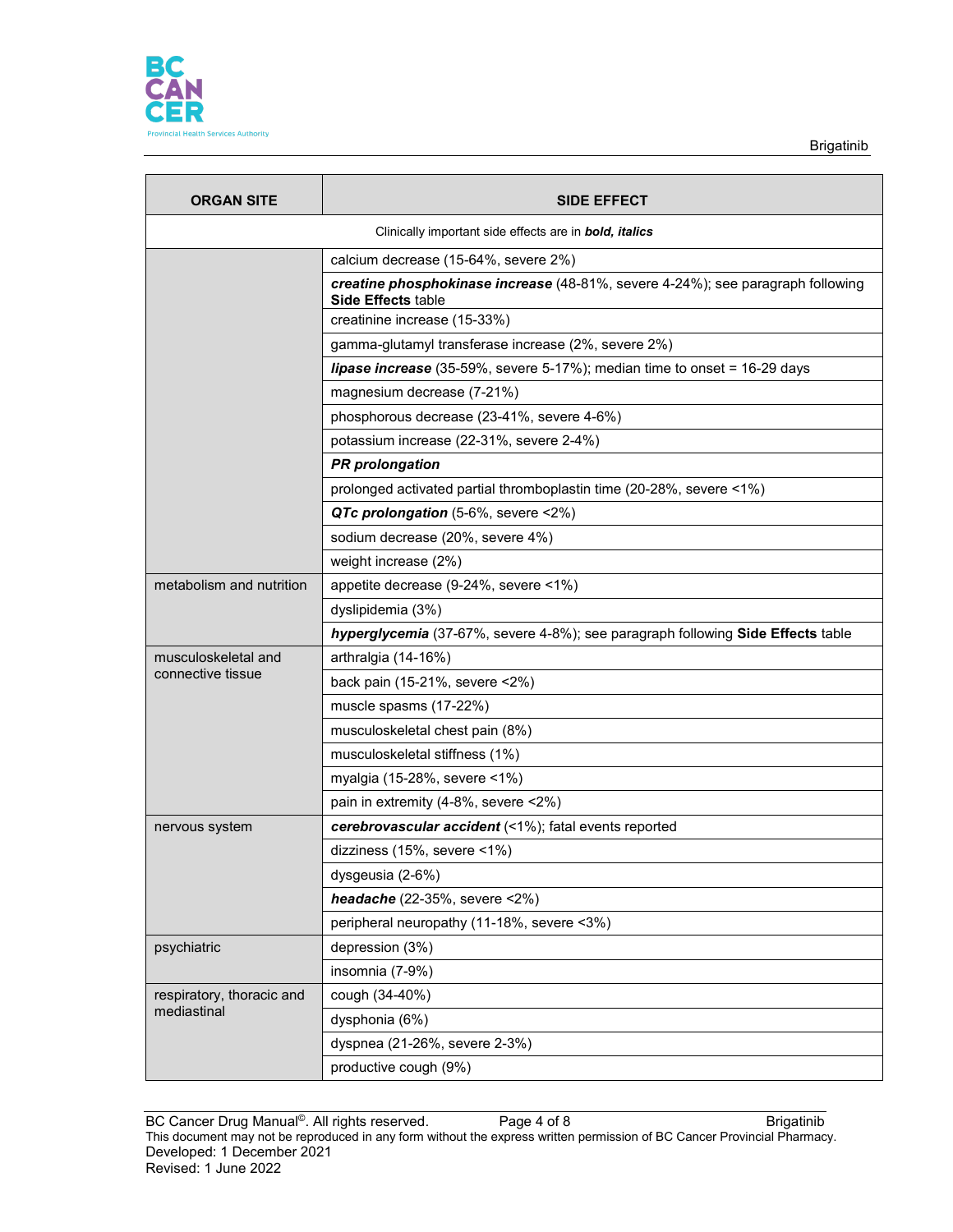

| <b>ORGAN SITE</b>                                             | <b>SIDE EFFECT</b>                                                                                              |  |  |
|---------------------------------------------------------------|-----------------------------------------------------------------------------------------------------------------|--|--|
| Clinically important side effects are in <b>bold, italics</b> |                                                                                                                 |  |  |
|                                                               | hypoxia (3%, severe 3%)                                                                                         |  |  |
|                                                               | interstitial lung disease (ILD)/pneumonitis (5-10%, severe 3-4%); see paragraph<br>following Side Effects table |  |  |
| skin and subcutaneous<br>tissue                               | acne $(3%)$                                                                                                     |  |  |
|                                                               | dry skin (2-5%)                                                                                                 |  |  |
|                                                               | <b>photosensitivity reaction</b> (2-4%, severe <1%); see paragraph following <b>Side Effects</b><br>table       |  |  |
|                                                               | pruritus (10-20%, severe <1%)                                                                                   |  |  |
|                                                               | $\mathsf{rash}\ (24-40\% \, \text{severe}\ 3-5\%)$                                                              |  |  |
| vascular                                                      | <b>hypertension</b> (21-32%, severe 6-13%); see paragraph following <b>Side Effects</b> table                   |  |  |
|                                                               | <b>pulmonary embolism</b> (severe 2%); fatal events reported                                                    |  |  |

Adapted from standard reference $3,4,7$  unless specified otherwise.

*Bradycardia*, sinus bradycardia, and prolongation of the PR interval may occur with brigatinib. Heart rate less than 50 bpm has been reported in up to 8% of patients. Avoid concurrent therapy with medications that also decrease heart rate or prolong the PR interval. For symptomatic bradycardia, withhold brigatinib until patient is asymptomatic or heart rate increases to at least 60 bpm. Dose reduction may be required when treatment resumes. Permanently discontinue brigatinib for life-threatening bradycardia, unless associated with concurrent medications known to cause bradycardia or hypotension. In these patients, withhold brigatinib until patient is asymptomatic or heart rate increases to at least 60 bpm and adjust concurrent therapy as necessary.3,4

*Creatine phosphokinase* (CPK) *elevation* is reported in up to 75% of patients, with up to 22% having grade 3 or 4 elevations. Median time to onset is 27 days. Advise patients to report any unexplained muscle pain, tenderness, or weakness. For grade 3 or 4 CPK elevations that occur with grade 2 or higher muscle pain/weakness, withhold brigatinib until symptoms have recovered to at least grade 1 or baseline. Dose reduction may be required when treatment resumes.3,4

New or worsening *hyperglycemia* is reported in 55% of patients and grade 3 elevations in serum glucose have been reported in up to 8%. Initiate or optimize antihyperglycemic medications as needed. Dose interruption, dose reduction, or discontinuation of brigatinib may be required if adequate hyperglycemic control cannot be achieved.<sup>3,4</sup>

*Hypertension*, including grade 3 hypertension and hypertensive retinopathy, has been reported. Ensure blood pressure is controlled prior to treatment and monitor blood pressure regularly during treatment. Dose interruption, dose reduction, and/or treatment discontinuation may be required for grade 3 (or higher) hypertension.<sup>3,4</sup>

*Photosensitivity* to sunlight has been reported, although severe reactions are not common. To prevent reactions, patients should avoid prolonged sun exposure during treatment with brigatinib and for 5 days after the last dose. Use of broad spectrum UVA/UVB sunscreen and lip protection with at least SPF 30 are recommended. Dose interruption and/or reduction may be required for severe photosensitivity reactions. 3,7,8

*Pulmonary* adverse reactions have been reported, including severe, life-threatening, and fatal reactions and those with features consistent with ILD/pneumonitis. The etiology of pulmonary reactions is not known. Increased age and recent prior treatment with crizotinib (within 7 days) may be independent risk factors. Most reactions are observed within the first 7 days of treatment initiation and usually within the first 24-48 hours. Reactions have also been reported when treatment was resumed following dose interruption. Therefore, monitoring for new or worsening respiratory symptoms during these periods is important. Pneumonitis can also occur later in treatment (median onset of 150 days). Any evidence of pneumonitis should be promptly investigated. Pulmonary reactions are managed with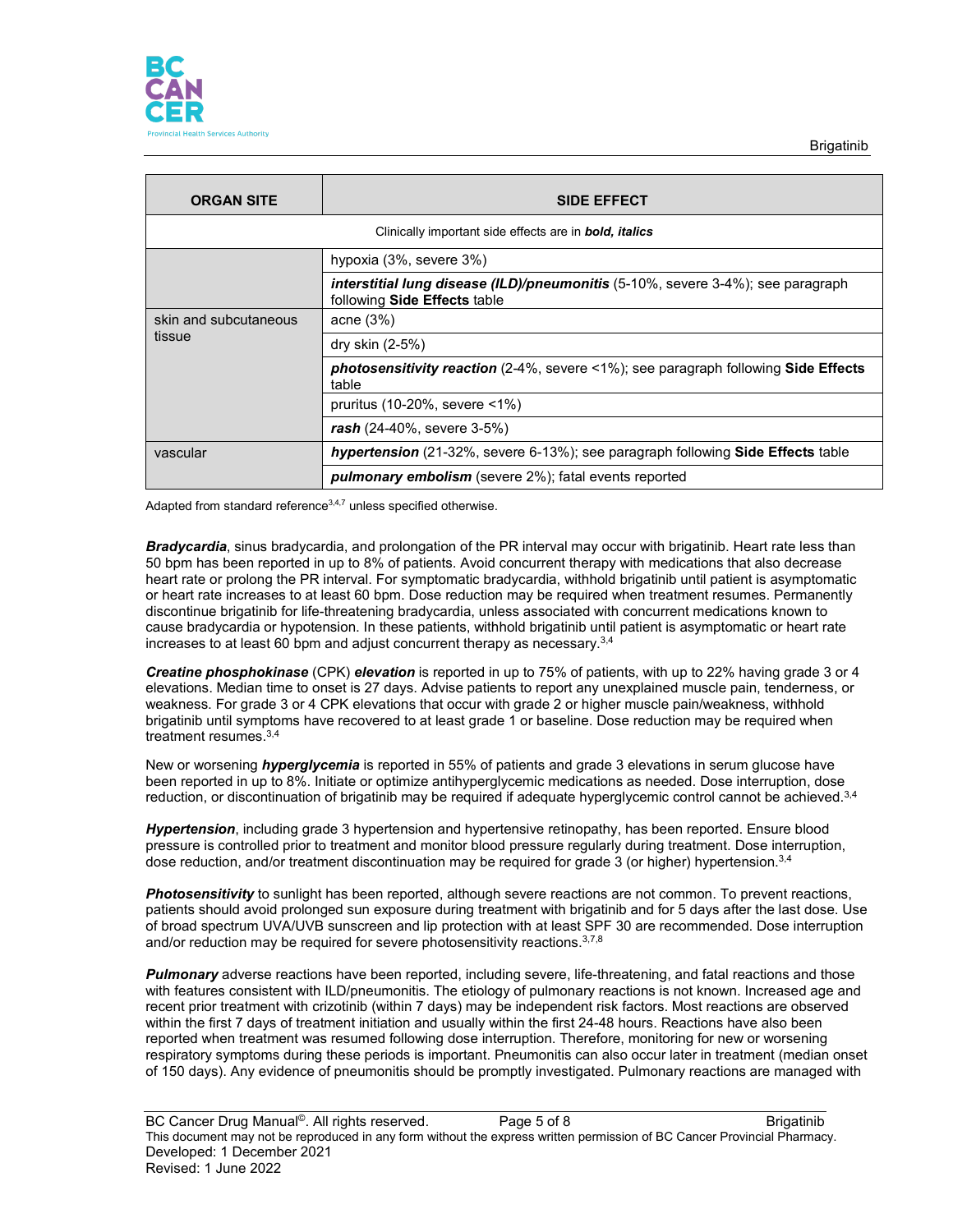

dose interruption and/or dose reduction. Permanently discontinue brigatinib for grade 3 or 4 reactions, or for recurrence of grade 1 or 2 reactions.3,4

*Visual disturbances* such as blurred vision, photophobia, photopsia, diplopia, and reduced visual acuity may occur. Severe reactions such as grade 3 macular edema and cataract have been reported. Withhold brigatinib in patients with new or worsening visual symptoms of grade 2 or higher severity. Ophthalmologic evaluation is recommended. Following recovery to grade 1 or baseline, brigatinib may be resumed with dose reduction. Permanently discontinue brigatinib for grade 4 visual disturbances.3,4

### **INTERACTIONS:**

| <b>AGENT</b>            | <b>EFFECT</b>                                                                          | <b>MECHANISM</b>                                                          | <b>MANAGEMENT</b>                                                                                                                                                      |
|-------------------------|----------------------------------------------------------------------------------------|---------------------------------------------------------------------------|------------------------------------------------------------------------------------------------------------------------------------------------------------------------|
| gemfibrozi $3,4$        | 41% decrease in $C_{\text{max}}$ and<br>12% decrease in AUC of<br>brigatinib           | underlying mechanism for<br>decreased exposure<br>unknown                 | not considered clinically<br>significant; no dose<br>reduction required                                                                                                |
| grape fruit juice $3,4$ | may increase plasma level<br>of brigatinib                                             | may inhibit CYP 3A4<br>metabolism of brigatinib in<br>the intestinal wall | avoid grapefruit juice for<br>48 hours before and for<br>duration of brigatinib<br>therapy                                                                             |
| itraconazole $3,4$      | 21% increase in $C_{\text{max}}$ and<br>101% increase (2-fold) in<br>AUC of brigatinib | strong inhibition of CYP<br>3A4 by itraconazole                           | avoid concurrent use; if<br>coadministration cannot be<br>avoided, reduce brigatinib<br>dose from 180 mg to 90<br>mg (by $~50\%$ ) or from 90<br>mg to 60 mg (by ~30%) |
| rifampin $3,4$          | 60% decrease in C <sub>max</sub> and<br>80% decrease (5-fold) in<br>AUC of brigatinib  | strong induction of CYP<br>3A4 by rifampin                                | avoid concurrent use                                                                                                                                                   |

Brigatinib is a substrate of *CYP 3A4*. CYP 3A4 *inhibitors* may increase the plasma concentration of brigatinib. Avoid concurrent use with *moderate* or *strong* CYP 3A4 inhibitors if possible. If coadministration with a *moderate* CYP 3A4 inhibitor cannot be avoided, brigatinib dose reduction is recommended. Reduce brigatinib dose by ~30% (i.e., from 180 mg to 120 mg, 120 mg to 90 mg, or 90 mg to 60 mg). If coadministration with a *strong* CYP 3A4 inhibitor cannot be avoided, reduce brigatinib dose from 180 mg to 90 mg (i.e., by ~50%) or from 90 mg to 60 mg (i.e., by ~30%). After discontinuation of the concurrent inhibitor, brigatinib may be resumed at the prior dose.<sup>3,4</sup>

CYP 3A4 *inducers* may decrease the plasma concentration of brigatinib. Avoid concurrent use with *moderate* or *strong* CYP 3A4 *inducers* if possible. If coadministration with a *moderate* CYP 3A4 *inducer* cannot be avoided, brigatinib dose increase is recommended. After 7 days of concurrent therapy at the current brigatinib dose, increase brigatinib dose in 30 mg increments as tolerated, up to a maximum of twice the prior tolerated brigatinib dose. After discontinuation of the concurrent inducer, brigatinib may be resumed at the prior dose. Concurrent administration with *strong* CYP 3A4 *inducers* is not recommended*;* no dosing recommendations are available*.* 3,4

Brigatinib is an *inducer* of *CYP 3A4 in vitro.* Monitor for loss of efficacy when CYP 3A4 substrates with narrow therapeutic index are coadministered with brigatinib.<sup>3</sup>

Brigatinib *inhibits* P-gp, BCRP, OCT1, MATE1, and MATE2K *in vitro*. Monitor for increased toxicity when substrates with narrow therapeutic index are coadministered with brigatinib.<sup>3</sup>

Brigatinib may *induce* pregnane X receptor activation; clinical significance is unknown.3

# **SUPPLY AND STORAGE:**

*Oral:* Takeda Canada Inc. supplies brigatinib as 30 mg, 90 mg, and 180 mg film-coated tablets. Tablets contain lactose. Store at room temperature.<sup>3</sup>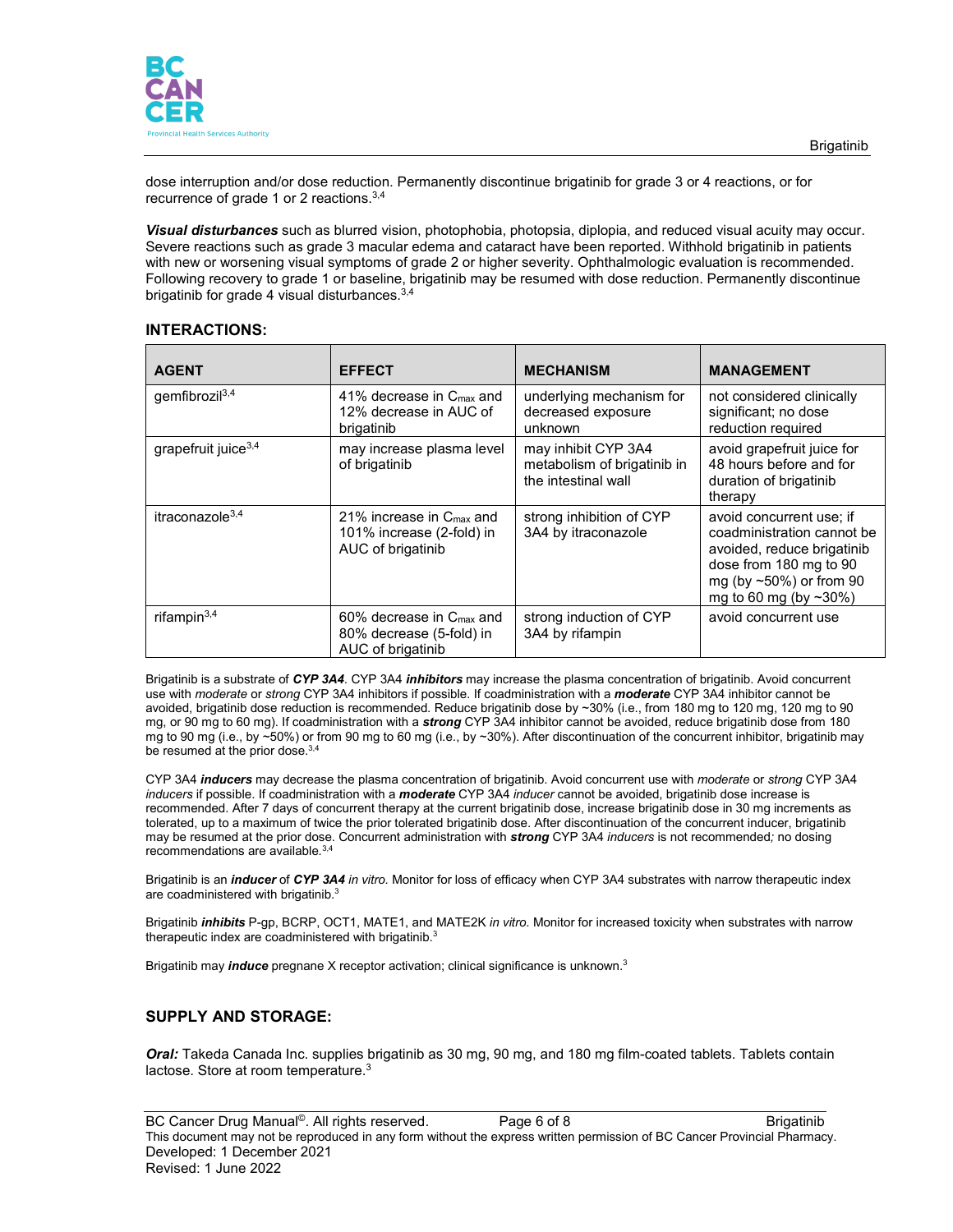

*Additional information:* For starting dose escalation, brigatinib tablets are available as a 28 day initiation pack containing 7 x 90 mg tablets and 21 x 180 mg tablets. Brigatinib tablets are otherwise supplied in aclar/foil blister cards of 7 or 14 tablets each, and packaged in cartons containing 28 tablets each. $^3$ 

### **DOSAGE GUIDELINES:**

Refer to protocol by which patient is being treated. Numerous dosing schedules exist and depend on disease, response, and concomitant therapy. Guidelines for dosing also include consideration of absolute neutrophil count (ANC). Dosage may be reduced, delayed or discontinued in patients with bone marrow depression due to cytotoxic/radiation therapy or with other toxicities.

#### *Adults***:**

| Oral:3,4,9                     | BC Cancer usual dose noted in <b>bold, italics</b><br>Starting dose = 90 mg (range 60-90 mg) PO once daily for 7 days;<br>If tolerated, <i>increase dose to 180 mg</i> (range 60-180 mg) PO once daily<br>thereafter.          |                                                                                                  |                                                                      |  |
|--------------------------------|--------------------------------------------------------------------------------------------------------------------------------------------------------------------------------------------------------------------------------|--------------------------------------------------------------------------------------------------|----------------------------------------------------------------------|--|
|                                | For treatment interruptions of 14 days or longer (for reasons other than adverse<br>reactions), resume treatment at the starting dose of 90 mg PO once daily for<br>7 days before increasing to the previously tolerated dose. |                                                                                                  |                                                                      |  |
|                                |                                                                                                                                                                                                                                | Administer with food or on an empty stomach.<br>Do not take with grapefruit or grapefruit juice. |                                                                      |  |
| Concurrent radiation:          | no information found                                                                                                                                                                                                           |                                                                                                  |                                                                      |  |
| Dosage in myelosuppression:    | modify according to protocol by which patient is being treated; if no guidelines<br>available, refer to Appendix "Dosage Modification for Myelosuppression"                                                                    |                                                                                                  |                                                                      |  |
| Dosage in renal failure: 3,4   | <b>Creatinine clearance</b><br>(mL/min)                                                                                                                                                                                        | <b>Dose</b>                                                                                      |                                                                      |  |
|                                | $\geq 30$                                                                                                                                                                                                                      |                                                                                                  | 100%                                                                 |  |
|                                | $30$                                                                                                                                                                                                                           |                                                                                                  | reduce dose from 180 mg to 90 mg (by ~50%)                           |  |
|                                | or                                                                                                                                                                                                                             |                                                                                                  |                                                                      |  |
|                                | from 90 mg to 60 mg (by $\sim$ 30%)                                                                                                                                                                                            |                                                                                                  |                                                                      |  |
|                                | calculated creatinine clearance<br>* For males N=1.23; for females N=1.04                                                                                                                                                      | =                                                                                                | $N^*$ x (140 - Age) x weight in kg<br>serum creatinine in micromol/L |  |
| Dosage in hepatic failure: 3,4 | mild or moderate impairment (Child-Pugh A or B): no adjustment required<br>severe impairment (Child-Pugh C): reduce dose by ~30% (i.e., from 180 mg to<br>120 mg, 120 mg to 90 mg, or 90 mg to 60 mg)                          |                                                                                                  |                                                                      |  |
| Dosage in dialysis:            | no information found                                                                                                                                                                                                           |                                                                                                  |                                                                      |  |
| <b>Children:</b>               | safety and efficacy not established                                                                                                                                                                                            |                                                                                                  |                                                                      |  |